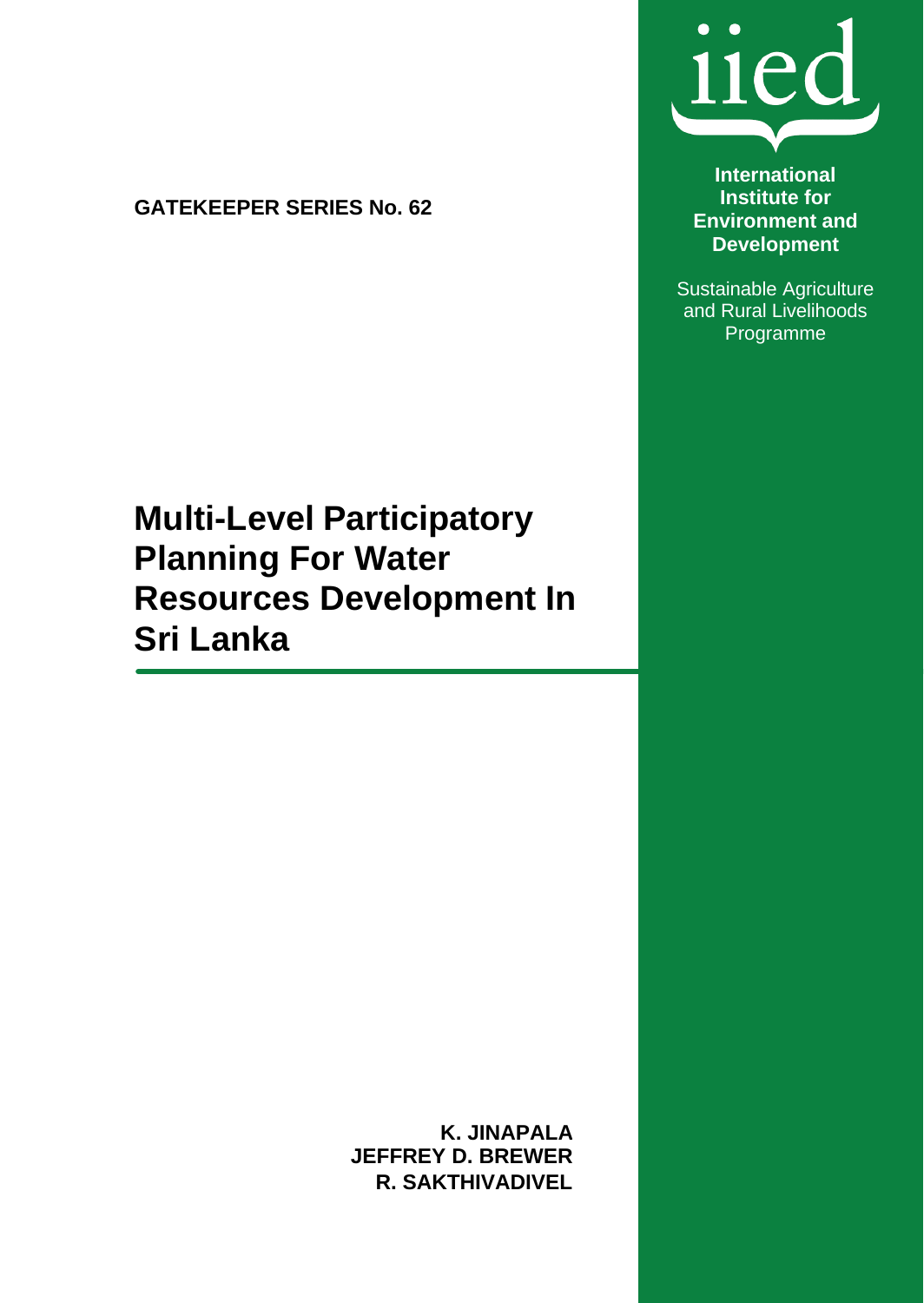*This Gatekeeper Series is produced by the International Institute for Environment and Development to highlight key topics in the field of sustainable agriculture. Each paper reviews a selected issue of contemporary importance and draws preliminary conclusions of relevance to development activities. References are provided to important sources and background material.*

*The Swedish International Development Authority (SIDA) funds the series, which is aimed especially at the field staff, researchers and decision makers of such agencies.*

K. Jinapala is a Research Associate at the International Institute for Irrigation Management (IIMI), and works primarily on research activities in Sri Lanka. Prior to joining IIMI he worked on various development activities, including a project to rehabilitate small tanks in the North Central Province of Sri Lanka.

Jeffrey D. Brewer is a Social Scientist at IIMI. He has worked previously in irrigation management and agricultural development in a number of countries in Asia and Latin America. His primary interests lie in the areas of farmer institutions for management of natural resources and in farmer-government relationships.

R. Sakthivadivel is a Senior Irrigation Specialist at IIMI. He was previously director of the Centre for Water Resources at Anna University in Madras, India. His primary research interests focus on measuring and improving the performance of water resources systems.

All the authors can be contacted at: IIMI, PO Box 2075, Colombo, Sri Lanka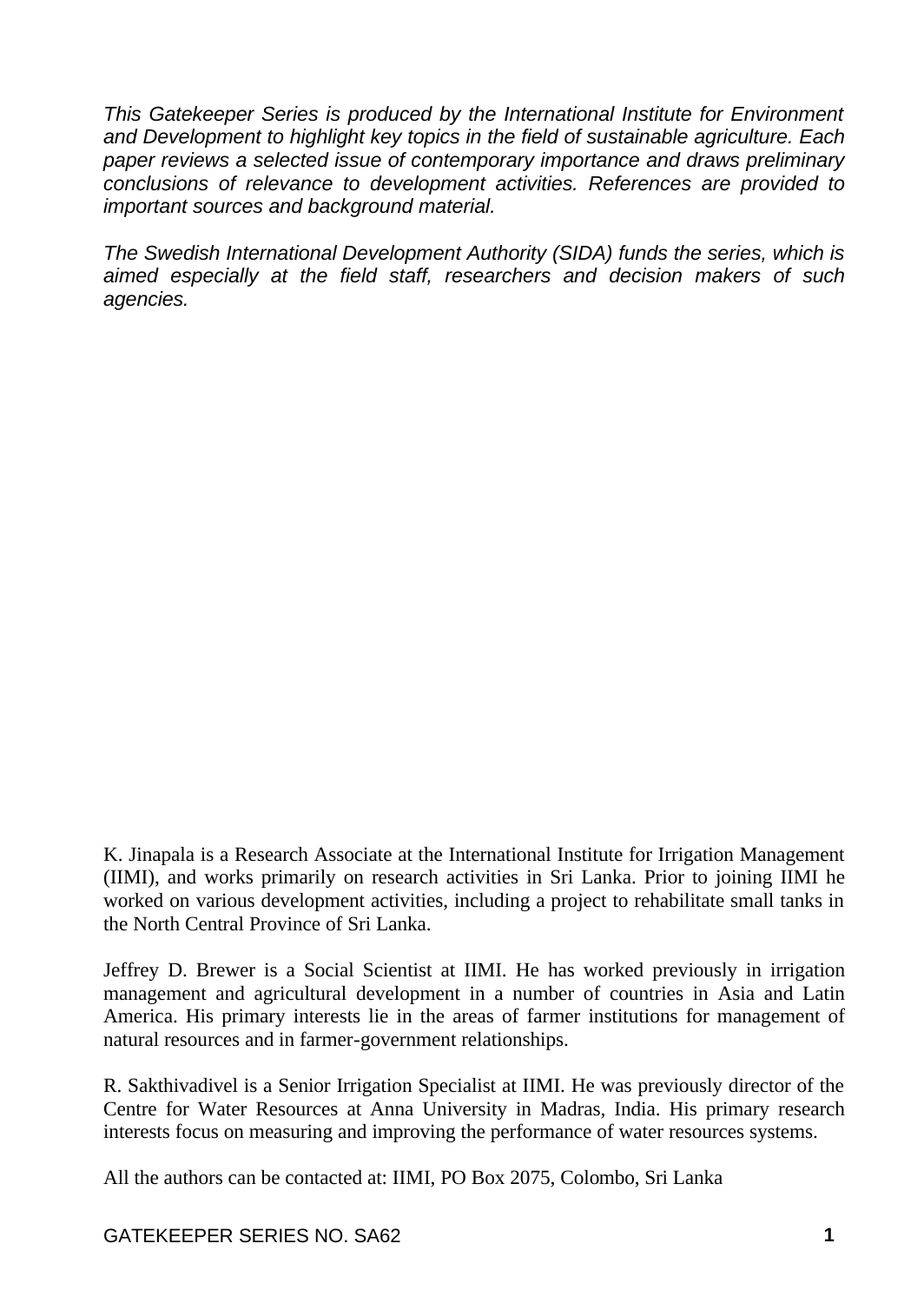# **EXECUTIVE SUMMARY**

Participatory approaches have been shown to be effective for natural resource development planning. In most of these cases, however, the planning unit has been a village or small settlement area. This leads to the problem of how to 'scale up' a participatory approach when supra-community level planning is needed.

Supra-community level planning is necessary for water resources development. As water flows from place to place, the actions of one local community affect water availability for local communities downstream. Thus water resources development planning should be undertaken by multi-community groups so that the interests of all the communities within the water basin can be properly served.

This paper describes a multi-level approach to participatory water resources planning. In the multi-level approach, meetings are held with farmers in local communities to get an initial information base and to introduce the planning approach and concepts. Then participants from different local communities within a watershed meet at participatory planning sessions to exchange information about local conditions in different parts of the watershed. The participants use the enlarged information base to prepare water resources development plans for the whole watershed. This approach ensures that all local interests are reflected in the plans.

This approach was used in Sri Lanka to plan small tank (reservoir) rehabilitation activities. Preliminary studies found that farmers had little idea about the hydrology of parts of the watersheds outside their village areas. The multi-level approach gave farmers the knowledge to prepare workable proposals for improving water distribution within the sub-watershed. Without the multi-level approach, farmers could only suggest fixing their tanks, an activity that would have little development effect since it would not increase irrigation water. The sub-watershed level plans, however, included means for augmenting tank water supplies and thus increasing irrigated area.

The success of the approach was due partly to the constructive blend of scientists' knowledge of the watershed hydrology and the farmers' detailed knowledge of local hydrology, farming systems, and their own needs. A key point was that the farmers shared their local knowledge with farmers from other villages to produce useful watershed level knowledge and plans.

The paper concludes by outlining the institutional and policy support needed to make this approach more widespread in natural resource planning and management.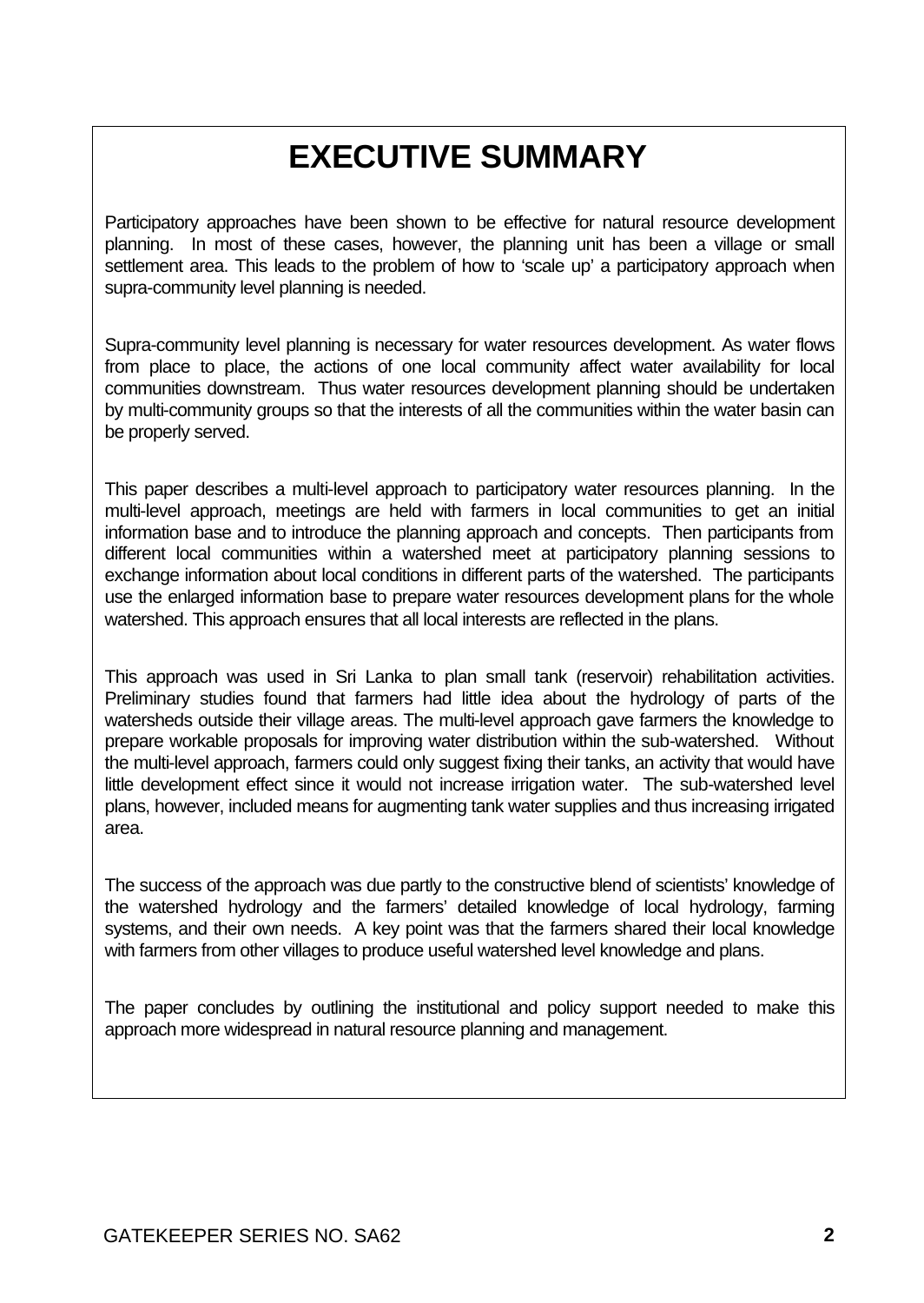## **MULTI-LEVEL PARTICIPATORY PLANNING FOR WATER RESOURCES DEVELOPMENT IN SRI LANKA**

# **K.Jinapala, Jeffrey D.Brewer and R.Sakthivadivel**

Participatory approaches have been shown to be effective in natural resource development planning (Chambers, 1994a; Shah, 1993; Devavaram, *et al.* 1991). In most examples of participatory planning, however, the planning unit has been a village or small settlement area. This close association with single communities leads to the problem of how to "scale up" a participatory approach to groups larger than the local community (Chambers, 1994b; Webber and Ison, 1995) when supra-community level planning is needed.

Supra-community level planning is generally necessary for water resources development. Water is a 'fugitive' resource; that is, it flows down slope under the force of gravity. The actions of one local community affect the availability of water for local communities downstream. The linkage of water resources systems within a water basin make it important that water resource development planning be undertaken by multi-community groups so that the interests of all the communities can be properly served.

This paper describes an approach to participatory multi-community water resources planning developed in Sri Lanka. The paper describes the steps and results of the planning process, and draws some general conclusions about the advantages of this approach and about the institutional and policy support needed to make it more widespread in natural resource planning and management.

## **Small Tank Irrigation in Sri Lanka**

### Irrigation in Sri Lanka

Sri Lanka has a history of over two thousand years of irrigation development (Brohier,1934). Today, Sri Lanka has more than 12,000 functioning irrigation schemes covering approximately 500,000 hectares. About 98% of these schemes irrigate less than 80 hectares each and are classed as "minor" irrigation schemes.

Sri Lanka is conventionally divided into two climatic regions: the Wet Zone in the southwest third of the island and the Dry Zone in the remaining two thirds. The country has two farming seasons. Maha season stretches from October to February when the north-east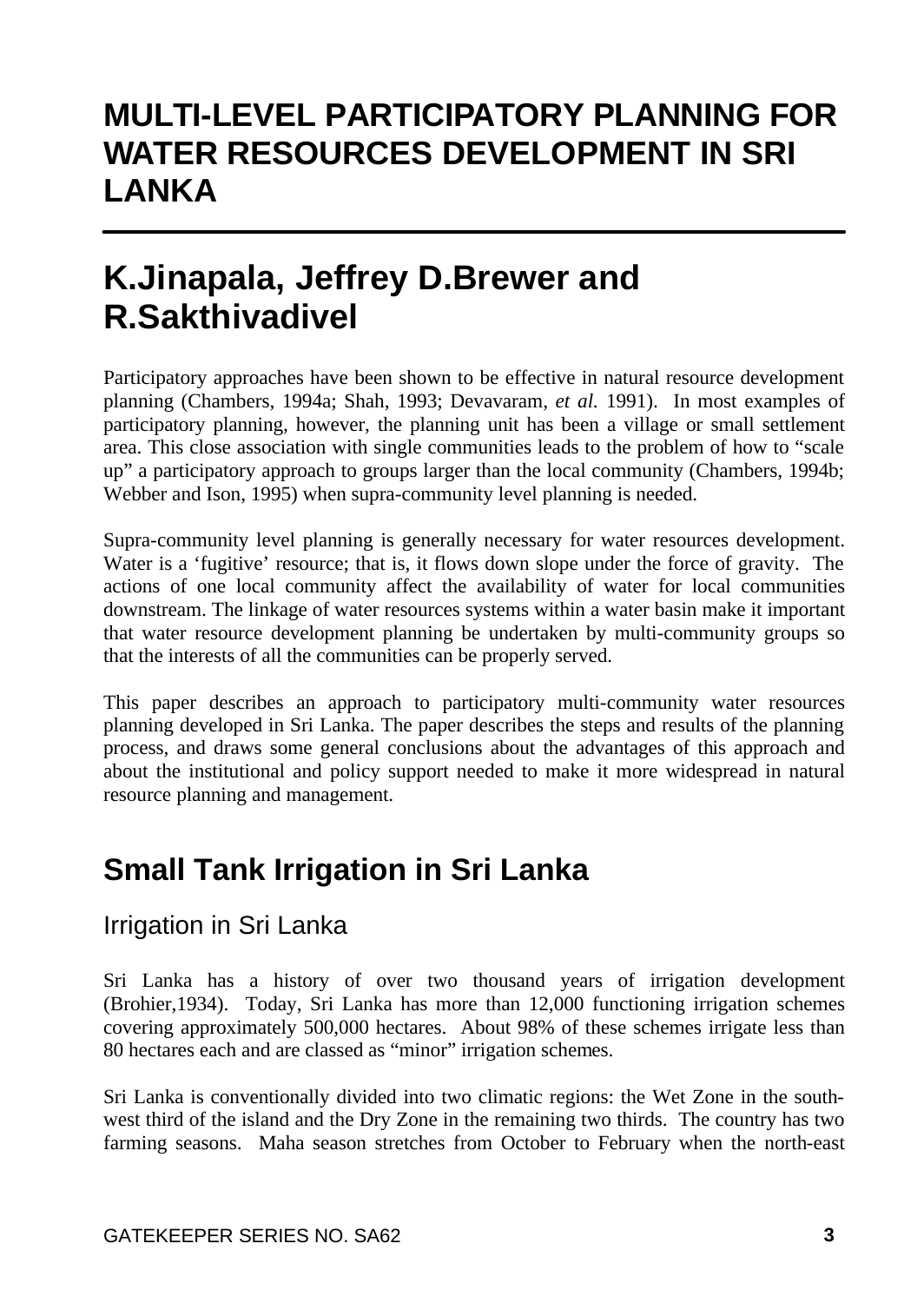monsoon brings heavy rains to the whole island. Yala season runs from April to July when the south-west monsoon brings heavy rains to the Wet Zone and light rains to the Dry Zone.

In the Dry Zone, most of the minor irrigation systems are 'tank' systems; that is, they are based on small reservoirs. These tanks fill with the Maha rains. From the tanks, water is taken to the fields through earthen channels. Rainfall, although relatively high (over 1000 mm), is quite variable and soils in the Dry Zone are shallow and porous. As a consequence, many tanks fill on average only about three years in every five. Not surprisingly, many farmers depend on rainfed as well as on irrigated farming.

### Water Resources Development in Tank Cascades

Sri Lanka is now implementing two coordinated rural development projects<sup>1</sup> in North Central Province in the Dry Zone. Both projects include water resources development components focused mainly on the repair and rehabilitation of small tanks. The International Irrigation Management Institute (IIMI) was asked to define an effective strategy for these components.

Rather than focus development efforts on individual small tanks, we chose to focus on watersheds, subwatersheds, and tank cascades. A tank cascade is a chain of tanks located one above another within a subwatershed (Sakthivadivel, *et al.* 1996). Tank cascades are characteristic of the Dry Zone (Madduma-Bandara, 1985). In tank cascades, drainage from one tank forms the major inflow to the next lower tank (Itakura and Abernethy, 1993).

Because of the hydrological interconnections, development of one tank can affect other tanks and other water users in the following ways:

- Increasing the capacities of tanks located in the upper sections of the cascade may reduce the inflows to the lower tanks.
- Increasing the capacity of a tank may lead to inundation of lands in the command area of the tank immediately upstream in the cascade.
- Tank hydrology has a strong influence on groundwater; wells below tanks have consistently more groundwater, even in the driest parts of the year, than do other tanks. Changes in water availability in tanks can affect the availability of groundwater for irrigation and other purposes.

These linkages imply that water resources development plans should focus on tank cascades rather than on individual tanks.

Because of the importance of irrigation in Sri Lanka, improving irrigation facilities has long been a popular means of rural development. In the Dry Zone, there have been numerous small tank rehabilitation projects and efforts. To date, this work has tended to focus on individual tanks, largely because:

<sup>1.</sup> The North Central Province Area Development Project, funded primarily by the Asian Development Bank, and the Participatory Rural Development Project, funded primarily by the International Fund for Agricultural Development.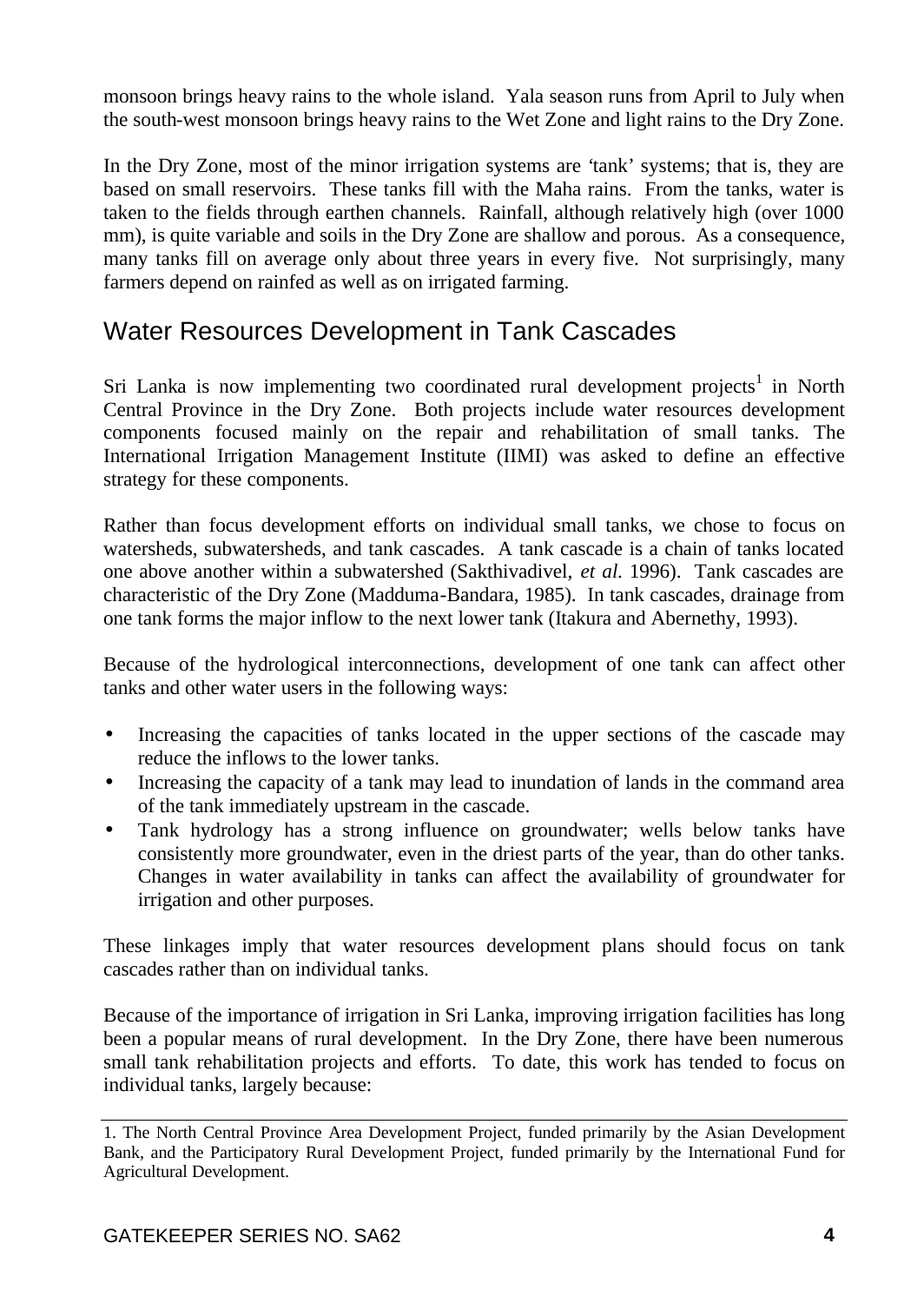- Tank management is largely carried out by village functionaries called *vel vidanes*. The government is also creating village based farmer organisations to manage tanks. There are no cascade-level management entities in the Dry Zone. Thus, even if a development project wished to work with cascades, there are no farmer groups with whom to collaborate.
- Working with individual tanks requires less data on hydrology and the work can be organised more easily.
- In popular imagery, the traditional Sri Lankan (Sinhalese) rural community includes three items - the village, the tank, and the Buddhist temple (Spencer, 1990). Thus many people associated a tank with a village but not with other tanks. This is particularly likely to be true of urban-based administrators and professionals who design development projects.

Most of the prior small tank rehabilitation projects have achieved poor results (Abeyratne,1990; Dayaratne, 1991). This failure has largely been due to poor understanding of tank and cascade hydrology. Because of the focus on individual tanks, tank rehabilitation has been done without ensuring that there would be additional water available to increase cropped area or cropping intensity.

## **Participatory Planning In Tank Cascades**

### The Approach

IIMI's task was to devise a method to prepare land and water development plans for the project that would ensure that beneficiaries' incomes would be increased. Our first concern was the identification of tank cascades where there is additional water that can be tapped. To achieve this we devised a method for selecting tank cascades using secondary physical and hydrometeorological data (Sakthivadivel, *et al.* 1996). Once promising cascades had been selected, we then needed to collect detailed data on the tanks in the cascade to confirm our initial cascade selection. Using this data, the next step was to work out development plans with the farmers that took the cascade hydrology into account. Development of the plans called for cascade level planning rather than tank level planning.

To collect tank data and to work out plans, we initially held group meetings with farmers in the villages in two cascades. This exercise showed that, although we asked them to consider the cascade as a whole, farmers' development proposals focused solely on improving their own tanks and distribution systems even though many farmers identified supply of water to the tank as the major problem. It was clear that the farmers were not thinking beyond the limits of the village jurisdiction.

Investments in irrigation water resources development can be justified only when they contribute to greater agricultural production. Where supply of water was the problem, farmers' proposals offered no way to increase cropping intensity or agricultural production. Since we had data on all the tanks within the cascades, we could see that some tanks in each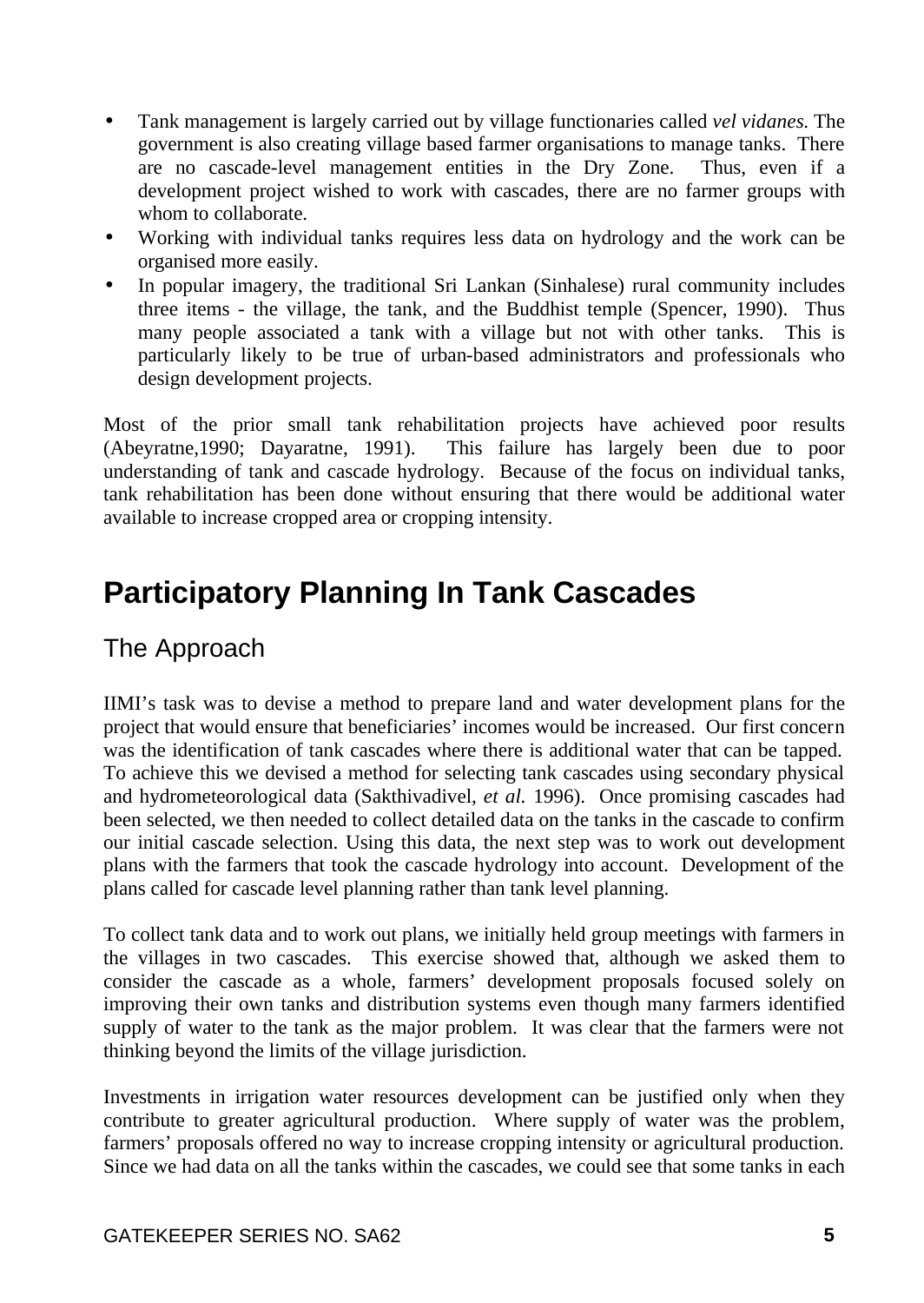cascade had an excess of water and others had a deficiency. Thus, distribution of water among the tanks in the cascade might improve the overall agricultural water supply situation. Since farmers were not able to see these possibilities, our initial planning process had a serious deficiency.

We decided that a cascade level participatory approach was needed to get effective farmer participation in cascade level planning. Our problem was that there are no cascade level settlement, management, or other social units to serve as the basis for undertaking participatory planning. Therefore, we devised a three stage process:

**1) Village-level meetings.** First, the IIMI field team would meet with farmers in each village to gather data on the village tanks, introduce the idea of cascade development, elicit and discuss proposals for investments in water resources development, and inform the farmers about the subsequent stages.

**2) Multi-village meetings.** Second, the IIMI field team would organise and lead a meeting of representatives from a cluster of 3-4 villages to discuss water resources development plans for each tank and to develop a cascade level plan.

**3) Cascade-level meetings.** Third, the IIMI team would organise a discussion among representatives from every village in the cascade to devise and agree on an overall plan for the cascade based on the proposals from the multi-village meetings.

Cascades can have up to 12 villages. We included the multi-village level meeting in this plan because we felt that jumping from a single village to a meeting among 12 villages would not be effective. We felt that the farmers needed additional time to learn from each other about the hydrology of the different parts of the cascade, and to begin to think in cascade level terms. Thirteen cascades were selected based on their potential for water resources development. The data collection and planning work at all levels was carried out by a three or four person team. Participatory mapping (Box 1) was used at all levels as the primary means of data analysis and planning.

### Village Level Meetings

The first step of the planning process was to meet with farmers in each village in a cascade. In each village, the IIMI team met with the president and secretary of the farmer organisation, or with the v*el vidane* if there was no farmer organisation in the village, and two or more other farmers. At each meeting, the team explained the cascade planning process and used maps to introduce the concept of cascade level planning. Then the team asked farmers to consider how agricultural water resources could be improved in the cascade as a whole.

The IIMI team found that farmers knew very little about cascade tanks under the control of other villages; nor did they understand the hydrological relations of the tanks, streams, and wells of the cascade or the watershed as a whole. As a consequence, the farmers were not able to plan effectively for water resources development of the cascade as a whole.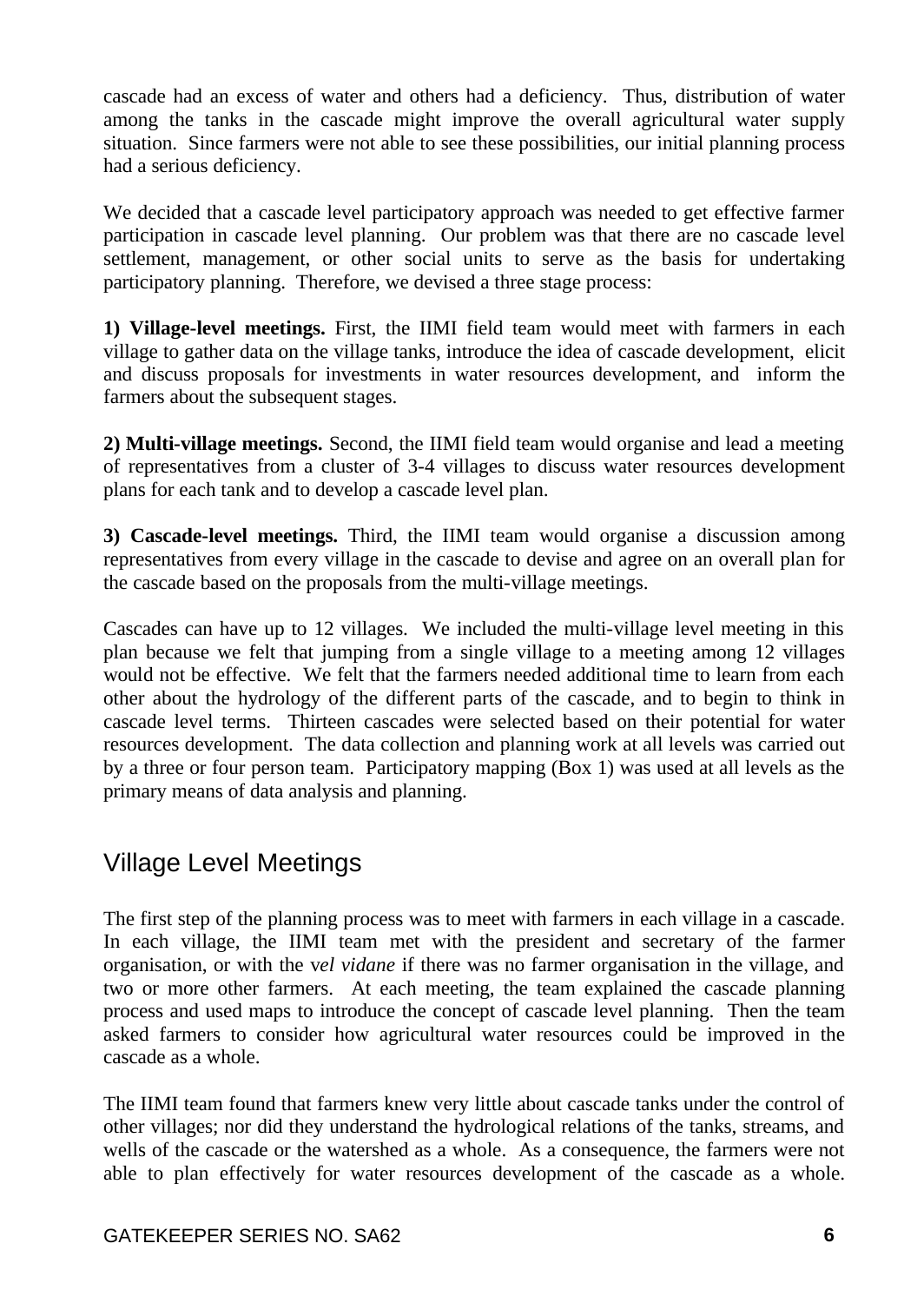#### **Box 1. Participatory Mapping: A Key Analysis and Planning Technique**

Since the farmers were not used to dealing with issues at the cascade level, we needed a tool to allow them to discuss those issues. The selected tool was a map of the cascade. For each cascade the standard government 1:50,000 maps were used as a basis for participatory mapping by farmers. Maps allowed participants from one village to visualise how the water flowed from tank to tank, and made the notion of a "tank cascade" concrete to the participants. The maps also enabled the farmers to discuss how their activities interrelated with those of participants from other villages.

For each cascade, we asked the farmers to develop six maps: a map of settlement details, road network and aspects of community organisations; a map of present cascade land and water resources, including land use in the catchment area, natural streams, drainage and inflow patterns, etc; a map of land use in tank command areas including cropping pattern and cropping intensity; a map of the proposals for water resources improvements in the cascade; a map of new land that could be developed for irrigated agriculture as a result of improving water resources in the cascade; and a map showing the management organisations that could be developed to manage water resources. Below is one example of a map prepared by farmers. It shows how their proposals for water resources development in the Maminiyawa cascade would increase the irrigated area.

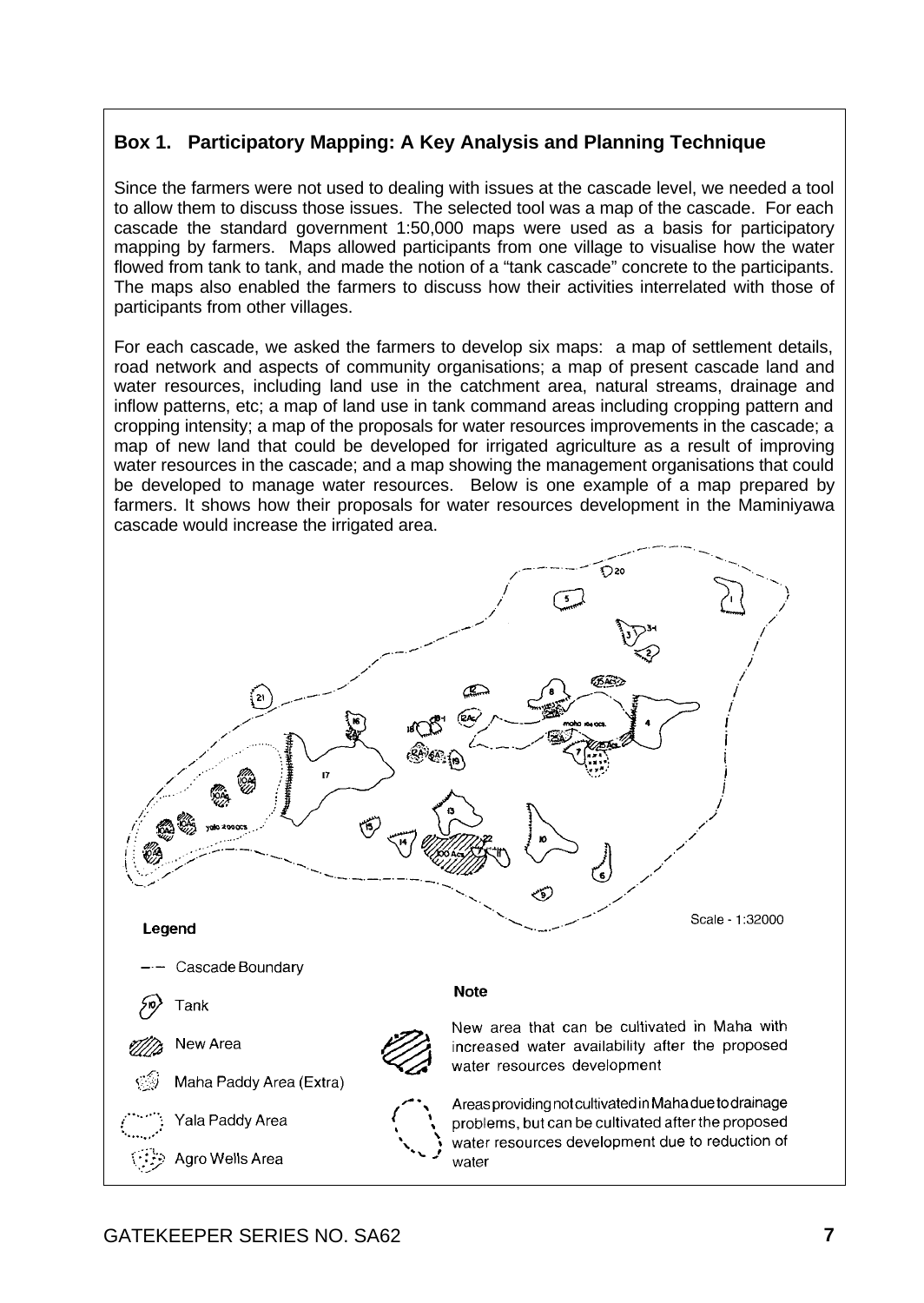Therefore, the proposals at the village level discussions were confined to improvement of the village tank(s) such as raising the bunds or improving the spillways. These proposals are summarised in the second column of Table 1. Some farmers did point out that without augmentation of water supply to their tanks, the proposed tank system improvements would not have a significant effect on agricultural production. Farmers clearly recognised a need for tank augmentation but did not see how it could be accomplished.

### Multi-Village Meetings

A cascade normally contains from six to 12 villages. Depending on the number of villages, the team organised two or three multi-village meetings, each including the villages from a well-defined portion of the cascade. All villages in the cascade were included in the meetings. At least two farmers participated from each village; each meeting was attended by about 18 farmers. The IIMI team facilitated the meetings and contributed to the analysis and planning efforts by providing analytic concepts and information on general hydrologic principles. A key point was that the team did not interfere with the farmers' analysis and planning. Decisions about the data itself, its interpretation, and about the proposals to be included in the development plans were left strictly to the farmers. As a result, although the sessions were facilitated by the IIMI team, it was farmers' ideas and priorities that emerged.

#### **Cascade Level Analyses**

The IIMI team asked the farmers first to analyse the water resources in the cascade, the agricultural performance of the tank systems, their cultivation practices, and their institutional problems. To analyse cascade water resources effectively, farmers from different villages combined their knowledge of individual tanks to arrive at a clear picture of water resources at the sub-cascade and cascade level.

In addition to analysing the water resources, farmers analysed their cultivation practices to determine reasons for poor agricultural performance. These discussions were quite interesting to the farmers because farmers from different villages were involved. They found that while farmers from the same village usually had arrived at similar ideas through regular interaction, farmers from other villages often had quite different ideas. To summarise these discussions, the following were identified as reasons for poor performance of irrigated agriculture:

- Prolonged land preparation due to higher priority given to rainfed cultivation during the early part of Maha season.
- Scattered cultivation within the command area leading to increased water conveyance losses.
- High level of water wastage during Maha due to improper water management.
- Failure to plant crops requiring less water than rice to make better use of limited water supplies, particularly during Yala seasons.
- Farmers also identified the following institutional constraints: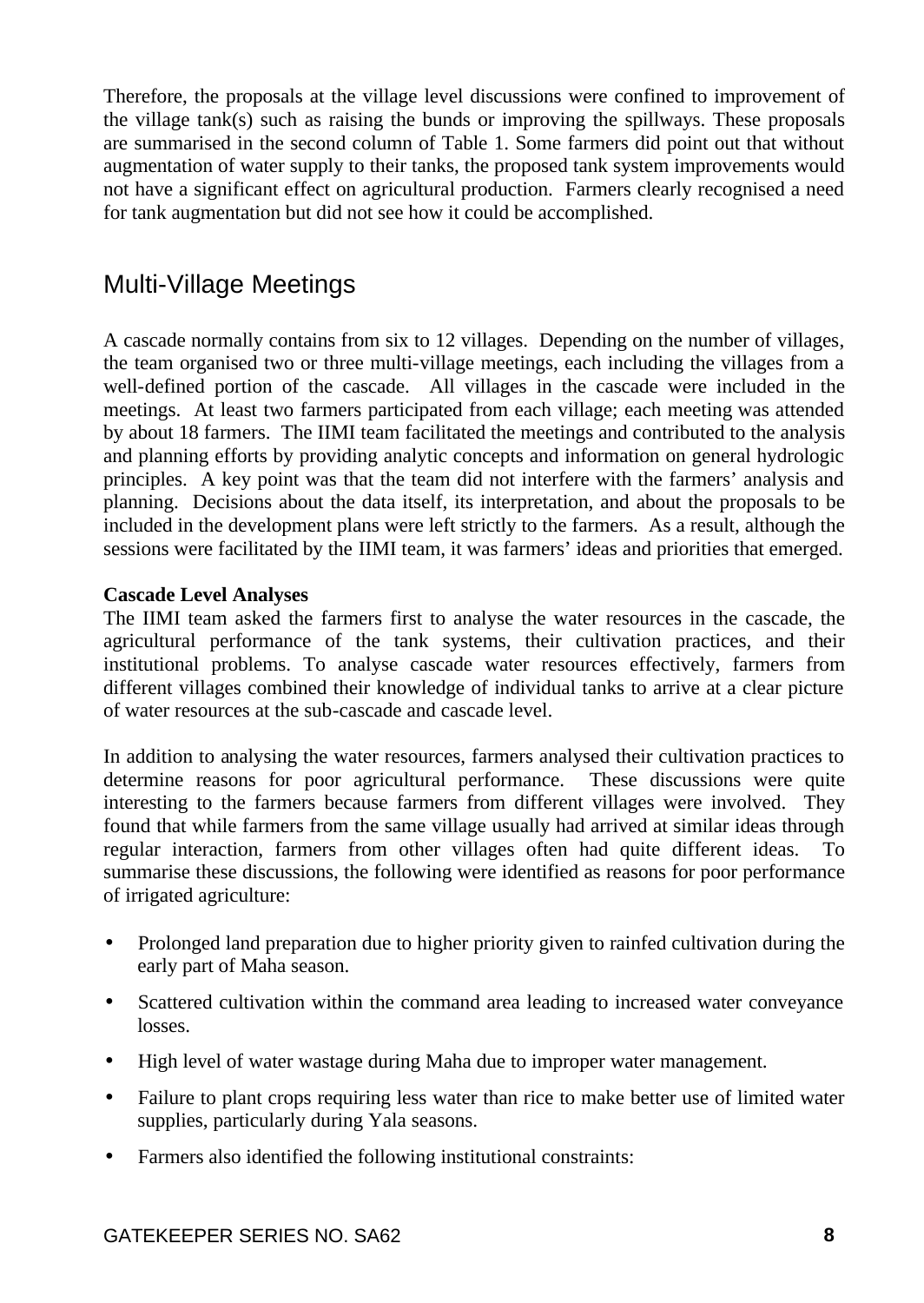- Farmer organisations have been established by the government for villages or for local administrative divisions rather than for tank commands. Thus, the farmer organisations do not generally take responsibility for tank system management. Water deliveries from tank sluices are made by individual farmers, either a *vel vidane* or someone else.
- There is no institutional mechanism for farmers to organise collective actions at the cascade level.
- Farmers are not satisfied with the extension programmes of the Department of Agriculture or with the input and other programmes of the Department of Agrarian Services.

#### **Cascade Level Planning**

Following these analyses, farmers were asked to develop plans for improving water resources management within the cascade as a whole. In many cascades, some tanks have excess water while others are always short of water, so farmers considered ways to distribute water better among the tanks. The ideas proposed included redistributing water from tanks that have an excess to those that have a deficiency; identifying natural streams from which additional water could be diverted to cascade tanks; diverting the excess water for use in an adjoining cascade; and tapping excess water from adjoining cascades. For the last point, farmers observed that since they own lands in adjoining cascades it would be possible to implement this plan without creating community conflicts.

Farmers also identified possibilities for improving cultivation and water management practices to increase cropping intensity, including planting crops that would require less water than rice. To reduce damage to catchment (upper watershed) areas, farmers also made suggestions to motivate farmers to undertake stabilised rainfed cultivation instead of the prevalent shifting cultivation. Possibilities discussed included the allocation of selected catchment areas to grow fruit or timber trees.

The discussion of water management at the cascade level and the development of proposals to link tank systems managed by separate villages through canals, raised the need for establishment of supra-village water management entities. The basic idea considered was a federation of village level farmer organisations at the cascade level. Farmers suggested that such a federation could help in the management of agricultural production for the entire cascade.

During the process, some conflicts arose. For example, one village might propose a diversion of spill water from their tank to irrigate additional land in their area. Farmers from a downstream tank would then object on the grounds that they need the water. In virtually all cases, the farmers were able to resolve these conflicts through discussion. Once the proposals are investigated more thoroughly, however, some conflicts are likely to reemerge. Moreover, it is possible that the findings of more detailed investigations may lead to new conflicts where water resources have been overestimated.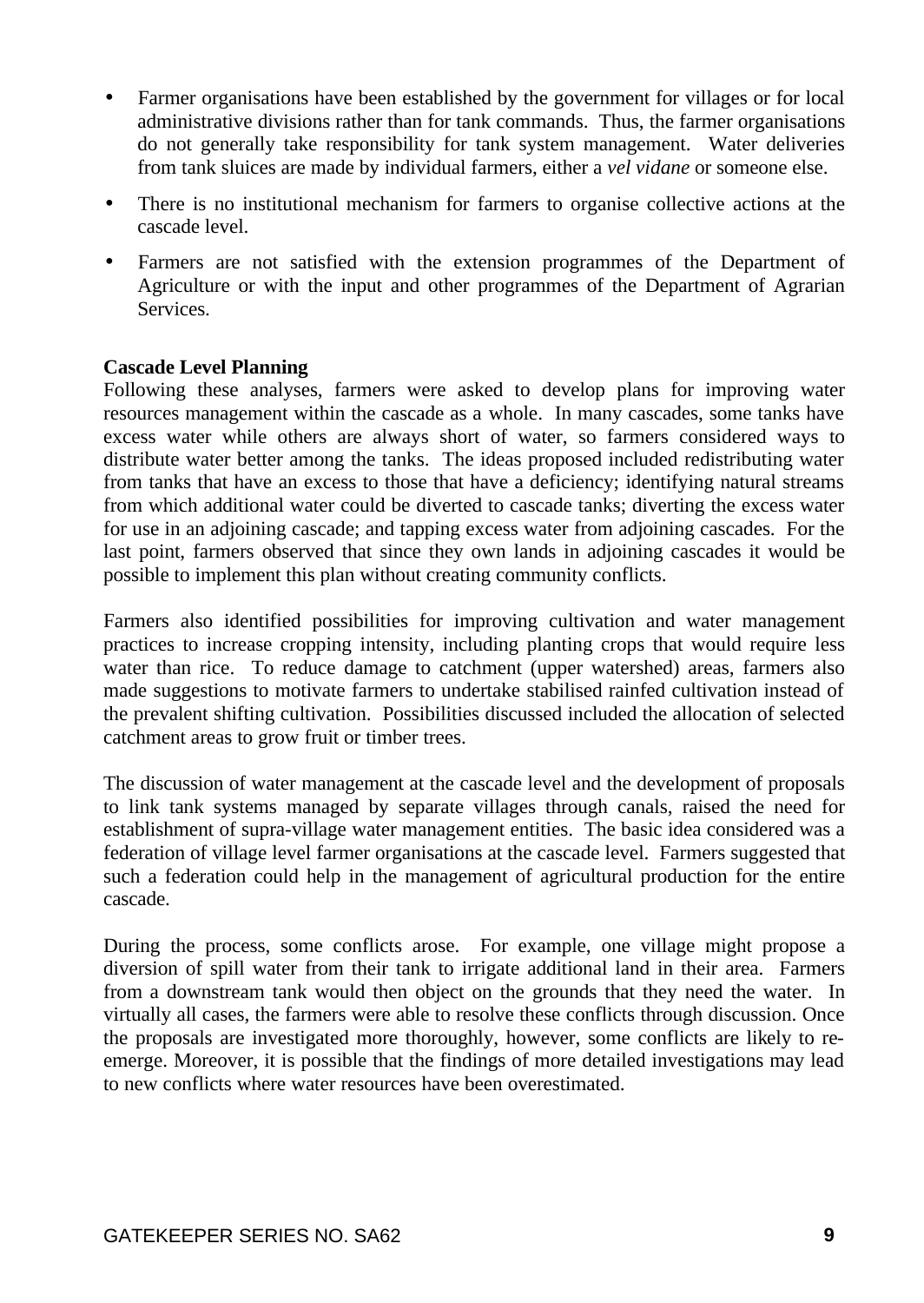## Cascade Level Meetings

The next step in the process was a cascade level meeting to discuss and reconcile the water resources development proposals made at the multi-village meetings. One representative from each village was invited, the farmer organisation president or the *vel vidane*. In most cases, the invitee also brought along one or two other farmers. All the participants had taken part in the multi-village meetings.

In preparation for the cascade discussion, the IIMI team consolidated the proposals from the multi-village meetings in the cascade and presented them on a single map. Conflicting and overlapping proposals were clearly marked. All proposals were then brought up, one by one, for discussion and decision.

All farmers present clearly understood the basic ideas about cascade development because of their participation in the multi-village participatory planning sessions. Because the multivillage meetings included only the villages in one portion of the cascade, however, there was a need to exchange information about the facts of hydrology and land use in the different parts of the cascade. Once this interchange of information was completed, the actual negotiation of the final plan among the farmers tended to be rapid and straightforward. The IIMI team limited its contributions to providing technical information when requested.

During the discussions, the IIMI team suggested that the farmers should consider the costs and benefits when deciding among alternatives. Thus, in most cases, when alternative proposals were brought up for discussion, the one that benefited the greatest number of tanks or the one that involved the simplest and cheapest construction was adopted. One result was that many of proposals made at multi-village meetings were dropped in favour of simpler and more encompassing proposals.

## Results of Cascade Level Planning

Table 1 summarises the proposals resulting from this three-step procedure for the 13 cascades. A comparison of column 2 with column 3 indicates just how much the process changed the nature of the water resources development proposals. The proposals developed at the village level meetings are almost exclusively focused on repair and improvement of individual tank systems. The proposals developed in the cascade-level meetings include the improvement of individual tank systems, but, in addition, they add well-defined proposals to augment the tank water supply.

The tank system improvements proposed at the village meetings would have relatively little effect on agricultural production. Most farmers said that the biggest problem was shortage of water in the tanks rather than losses in the tanks or distribution systems. Augmentation, on the other hand, clearly offers the possibility of increasing cropping intensity or cropped area. The table also shows the estimated benefits from the final proposals.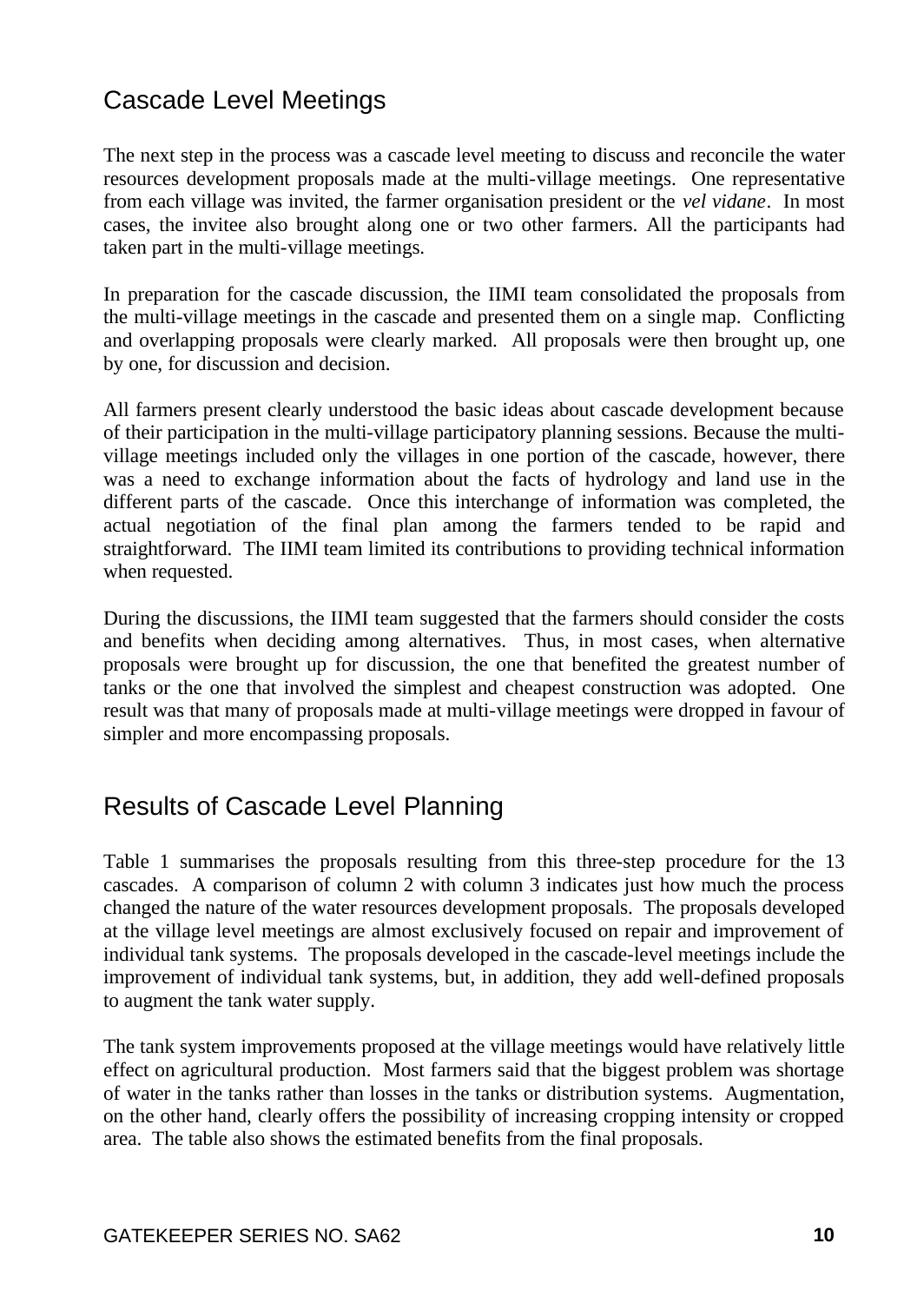| Table 1. Proposed improvements and potential benefits from village- and cascade-level |  |
|---------------------------------------------------------------------------------------|--|
| meetings                                                                              |  |

|         |                                                                       |                                                                                                                                |                                                                                 |                                                                                                             | <b>Potential</b>                                                                            |
|---------|-----------------------------------------------------------------------|--------------------------------------------------------------------------------------------------------------------------------|---------------------------------------------------------------------------------|-------------------------------------------------------------------------------------------------------------|---------------------------------------------------------------------------------------------|
| Cascade | <b>Improvements</b><br>proposed at<br>village-level<br>meetings       | Additional<br>improvements<br>proposed at cascade-<br>level meetings                                                           | <b>Present</b><br>average<br>irrigated<br>area within<br>the cascade<br>(acres) | <b>Maximum</b><br>possible<br>increase in<br>irrigated area<br>from tank<br><b>improvements</b><br>(acres)* | increase in<br>irrigated area<br>from tank and<br>cascade<br><b>improvements</b><br>(acres) |
| 1       | Improvements to<br>headworks or canal<br>system for 8 tank<br>systems | Augment 2 tanks in<br>cascade; divert excess<br>water from one tank to 3<br>outside cascade                                    | 812                                                                             |                                                                                                             |                                                                                             |
| 2       | Improvements to 11<br>tank systems                                    | Divert excess water from a<br>tank outside cascade to 4<br>inside cascade                                                      | 255                                                                             | 430                                                                                                         | 635                                                                                         |
| 3       | Improvements to 19<br>tank systems                                    | Divert excess water from<br>first tank to 1 5 water short<br>tanks                                                             | 727                                                                             | 157                                                                                                         | 207                                                                                         |
| 4       | Improvements to 24<br>tank systems                                    | Capture excess water<br>from several tanks to<br>other through several<br>canals                                               | 861                                                                             | 300                                                                                                         | 625                                                                                         |
| 5       | Improvements to 17<br>tank systems                                    | Divert excess water from<br>several tanks to others<br>through several canals                                                  | 1225                                                                            | 80                                                                                                          | 305**                                                                                       |
| 6       | Improvements to 10<br>tank systems                                    | Divert excess water from<br>one tank to 3 water short<br>tanks, including one<br>outside cascade                               | 558                                                                             |                                                                                                             | 40                                                                                          |
| 7       | Improvements to 19<br>tank systems                                    | Augment water to 2 tanks:<br>divert this water to water<br>short tanks, including<br>three outside cascade                     | 1332                                                                            | 185                                                                                                         | 305                                                                                         |
| 8       | Improvements to 16<br>tank systems                                    | Tap a natural stream to<br>augment the cascade;<br>divert excess water from a<br>tank outside cascade                          | 1067                                                                            | 235                                                                                                         | 435                                                                                         |
| 9       | Improvements to 9<br>tank systems                                     | Explore possibility of<br>tapping drain water from a<br>major system outside the<br>cascade                                    | 106                                                                             | 65                                                                                                          | 165                                                                                         |
| 10      | Improvements to 5<br>tank systems                                     | Divert water from a natural<br>stream outside cascade:<br>distribute excess water of<br>some tanks to others<br>within cascade | 119                                                                             | 125                                                                                                         | 525                                                                                         |
| 11      | Improvements to 13<br>tank systems                                    | Tap a natural stream to<br>augment water supplies;<br>divert excess water from<br>some tanks to others                         | 735                                                                             | 345                                                                                                         | 645**                                                                                       |
| 12      | Improvements to 23<br>tank systems                                    | Tap a natural stream to<br>augment water supplies;<br>distribute water among<br>tanks in cascade                               | 591                                                                             |                                                                                                             |                                                                                             |
| 13      | Improvements to 16<br>tank systems                                    | None                                                                                                                           | 915                                                                             | 1450                                                                                                        | 1450                                                                                        |

\* These numbers have been estimated by the authors not the farmers; they are maxima under favourable conditions. In most cases, the farmers themselves insisted that these tank improvements would not have these benefits without augmentation; \*\*Includes areas outside the cascade that could be irrigated from tanks in the cascade.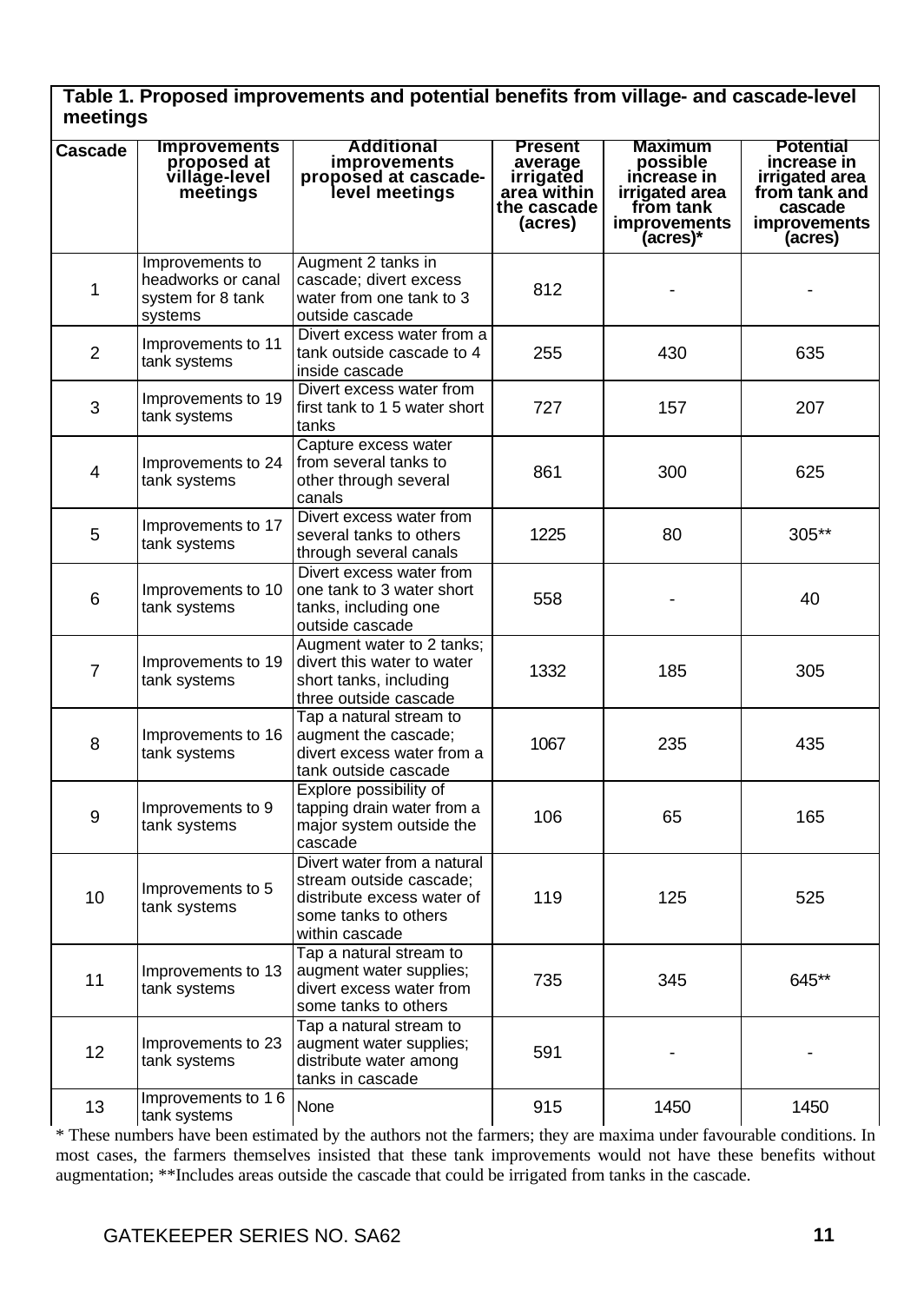## **Complementarity of Knowledge**

There is a large literature on the value and extent of indigenous people's knowledge (cf. Scoones and Thompson, 1994) that suggests that such knowledge must be considered as important as, or more important than, 'scientific' knowledge when carrying out development work. The literature on PRA stresses that data analysis and planning should be done by local community members (Chambers, 1994a) and outsiders' primary contributions should be methods for data collection, analysis and planning. This literature tends to emphasise a contrast between local and scientific knowledge.

The work described here illustrates that farmers' and researchers' knowledge and contributions can be complementary. In this case, both were essential to achieving the results.

- Sri Lankan farmers have a good working knowledge of hydraulics and of the basic facts of hydrology; the great majority of the 12,000 or so irrigation systems in Sri Lanka were built by and continue to be operated by farmers. Farmers involved in the planning had good knowledge of water distribution and of their own village irrigation systems. Before the participatory planning work, however, farmers had little knowledge or understanding of watershed or cascade hydrology.
- The IIMI team had a good theoretical knowledge of the failures of previous small tank rehabilitation efforts and of cascade hydrology but, before this work, had little detailed knowledge of the hydrology of particular cascades, in part reflecting the paucity of government or other data on hydrology in Sri Lanka.

The results shown in Table 1 are a product of the combination of the general watershed framework introduced by IIMI and the detailed local knowledge held by the farmers. Both were essential to the results. There was considerable learning in this process. IIMI team members provided farmers with basic concepts of watershed hydrology. Equally importantly, the farmers from different villages taught each other the hydrological facts of their particular cascade.

### Organising Cascade Level Discussions

As mentioned earlier, in this part of Sri Lanka there are no cascade level institutions for natural resources management. Before the participatory planning work, farmers seem not to have felt a need for such institutions (although see below). A key IIMI contribution therefore was the organising of multi-village and cascade level meetings. Without those meetings, the essential interchange of knowledge among farmers from different villages would not have taken place in an organised way.

The general level of awareness of hydraulics and hydrology among Sri Lankan farmers made them receptive to cascade level planning when it was introduced. However, without adequate cascade knowledge and information, on the one hand, and without cascade institutions, on the other, farmers could not carry out cascade level planning. Given the advantages of cascade level planning for the augmentation of tank water supplies, it would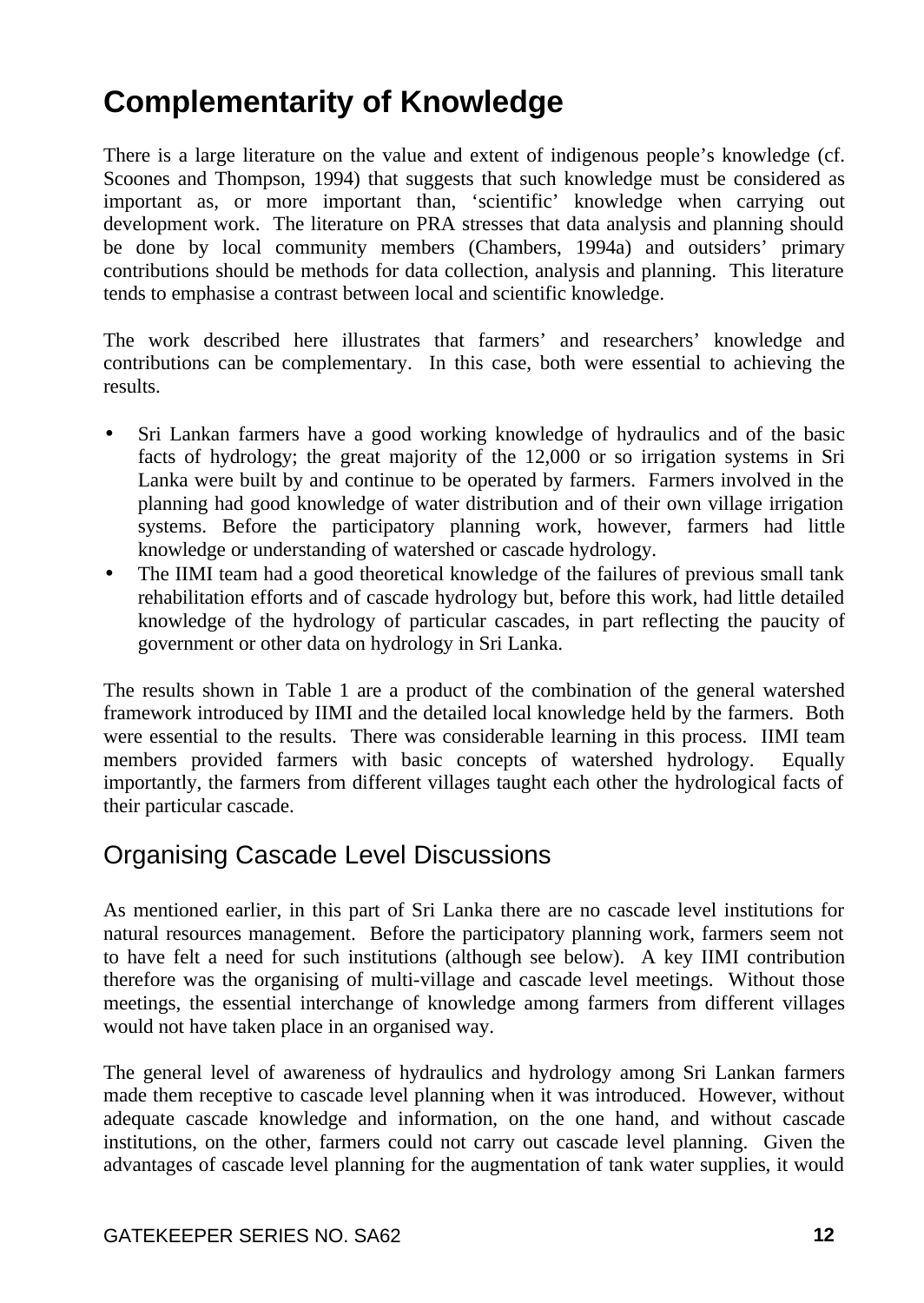be surprising if there had been no attempts by farmers to get together for this purpose. In fact, we discovered that in the 1970s, farmers in two of the cascades had, with some government support, begun digging canals to connect tanks to distribute water better. When the government assistance ran out, the farmers stopped the work. There are several reasons for failure to complete the work, among them the high level of investment required, and a lack of government support for intervillage management bodies.

## **Lessons From The Multi-Level Planning Approach**

Virtually all reported PRA activities are focused on rural villages or similar small communities. The experience described here provides an example of how the approach can be made effective at a supra-community level. This approach is very similar to that described by Thrupp *et al.* (1994) in Latin America. There is one key difference; in Sri Lanka, even the local level PRA work was focused on cascade level planning whereas in Latin America, local level planning was an end in itself. The general approach used by IIMI and described by Thrupp *et al.* is a viable way for "scaling up" participatory development planning to supra-community levels (cf. Chambers, 1994b).

Our Sri Lankan experience highlights some issues which should be considered when deciding to pursue multi-level planning for natural resource development.

### Advantages for Water Resources Development Planning

In this work, the preparation of preliminary water development plans for 15 cascades (the 13 shown in Table 1 plus two where preliminary testing was undertaken) was carried out in four months. These 15 cascades cover an area of about 39,000 hectares and include 299 tanks. These plans could have been prepared in other ways but not with this degree of efficiency. The biggest problem was lack of detailed information on cascade hydrology. Some tanks are not even shown on the government maps!

It is more common to have such planning done by a team of experts. The team gathers data from farmers and from other sources and then prepares the plans themselves. They may also discuss the plans for each tank with the farmers from that tank. This process has two disadvantages:

- Since the focus is on individual tanks rather than on the cascade as a whole, it fails to solve the problems of water supply to tanks.
- These resulting plans are based on the hydrologic, engineering, and agricultural data available to the experts. Farmers, however, are aware of many additional variables, such as labour resources, and existing water rights, that the team of experts are likely to miss or are relevant to planning in particular circumstances only.

Multi-level participatory planning deals effectively with both these problems. The approach allows the farmers to provide better information on cascade hydrology than is available to these experts and allows them to deal with plans to redistribute water more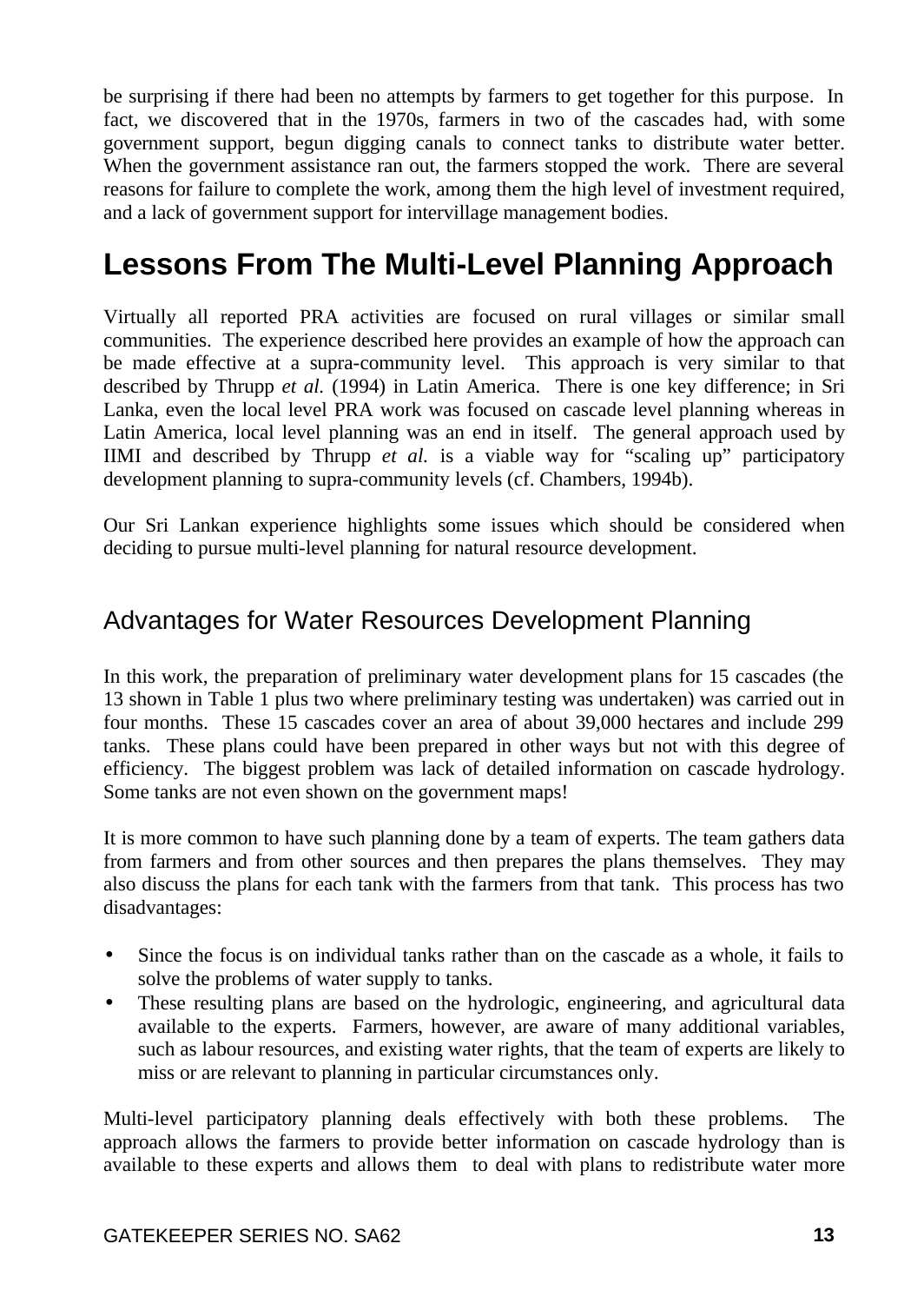effectively within the cascade. Also, farmers can take additional variables, such as labour, etc., into account when preparing plans. The results are thus likely to differ in significant ways from plans prepared by the team of experts and are likely to serve the farmers' interests more effectively.

Another advantage of multi-level participatory planning over more conventional approaches to water resource planning is that it provides the opportunity for preliminary discussion and resolution of conflicts over water. During the multi-village sessions, whenever one group of farmers felt that another group's proposal might affect their interests, the matter would be discussed immediately and a tentative resolution would be arrived at, subject to confirmation of the hydrological data.

## Obstacles to Multi-Level Participatory Planning

*Institutional Obstacles.* One of the reasons for failure to consider cascade level planning in the past has been the lack of cascade level institutions. If the proposed cascade level plans, including tank augmentation, are carried out, there will be a need for cascade level management institutions. Farmers may need assistance in developing those institutions, particularly in countries where government policies discourage the development of new local institutions. In Sri Lanka, for example, the government has had conflicting and changing policies over governmental support or discouragement for rural or farmer organisations (Scudder,1995); farmers now are rarely willing to participate in supracommunity (or even community level) organisations that interact with the government unless the government itself provides assistance.

While multi-level planning may help to resolve some supra-community problems, unless appropriate supra-community institutions exist, carrying out the plans may not be possible without additional help by the project for which the planning is carried out.

*Resistance to the Approach.* In carrying out this work, we have encountered resistance from government officials and others to the notion of cascade level water resources planning. This resistance stems from two concerns:

- Multi-level participatory planning has two features novel to those involved in tank rehabilitation work in Sri Lanka. One feature is reliance on farmer knowledge of local hydrology. Since farmers do not express their knowledge of hydrology in scientific terms, (we discovered whether tanks have excess water by getting the farmers to tell us how often and for how long the tanks spill), some technical persons distrust their knowledge. The other feature is bringing farmers from different villages together for planning. Organising multi-village meetings is simply not common practice or is considered too difficult to do.
- Cascade level planning implies that work should be done on all or most of the tanks within the selected cascades, thus constraining selection of tanks. Development funds are limited, however, and must be rationed over the area, so cascade planning implies that tanks in non-selected cascades will not be given funds. This can create problems as political authorities often want to distribute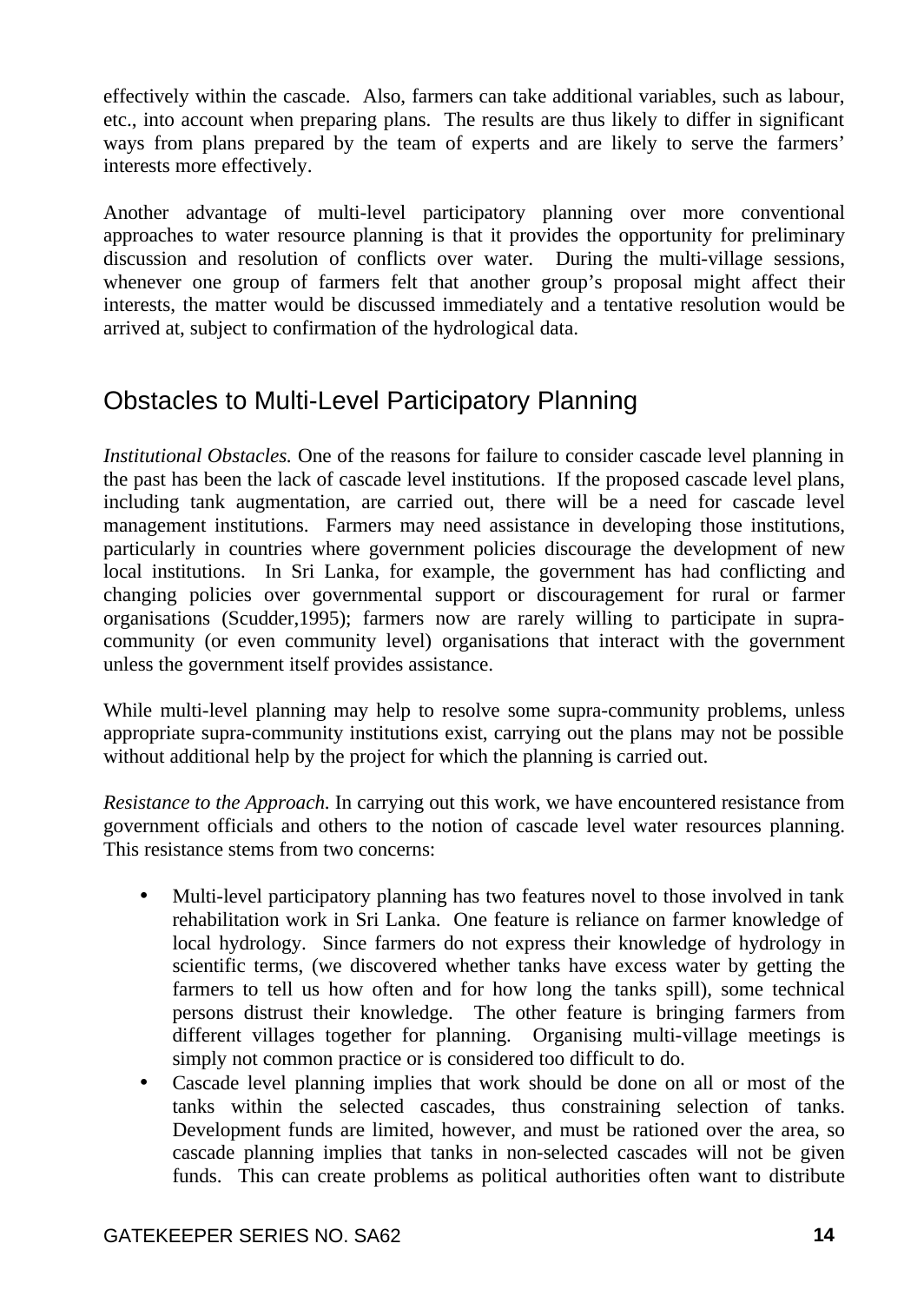scarce development resources so as to reap the maximum political benefit. Cascade planning may make this difficult.

The lesson is that although multi-level participatory planning is an effective way to carry out supra-community planning, making it a widespread practice in natural resource development may be difficult. For example, the activity reported here was carried out by IIMI through a subcontract with a consulting firm; the draft report prepared by the consulting firm labels the multi-level participatory planning process as "experimental" and advocates going ahead with the land and water resources component of the project by planning the rehabilitation of individual tanks in isolation.

# **Conclusion**

Multi-level participatory planning is an effective means of carrying out natural resources development planning when supra-community levels are involved. Water resources development, in particular, is generally better done at supra-community levels. Multi-level participatory planning has some clear advantages over other water resources planning methods, including efficiency when secondary data is lacking, coverage of watershed areas rather than local communities, and ensuring that farmer interests are taken into account. This has social, technical and institutional implications, however, and implementing the approach may require development of new management systems and procedures. In addition, the effective use of the approach may necessitate changes in government policies and attitudes in order to facilitate farmer involvement in resource planning and development.

## **Acknowledgements**

The work described here was partially funded by the Asian Development Bank and the International Fund for Agricultural Development. C.R. Pannebokke and Nihal Fernando contributed greatly to the work. The authors would like to thank Paul Gosselink for helpful and perceptive comments on an earlier draft of this paper.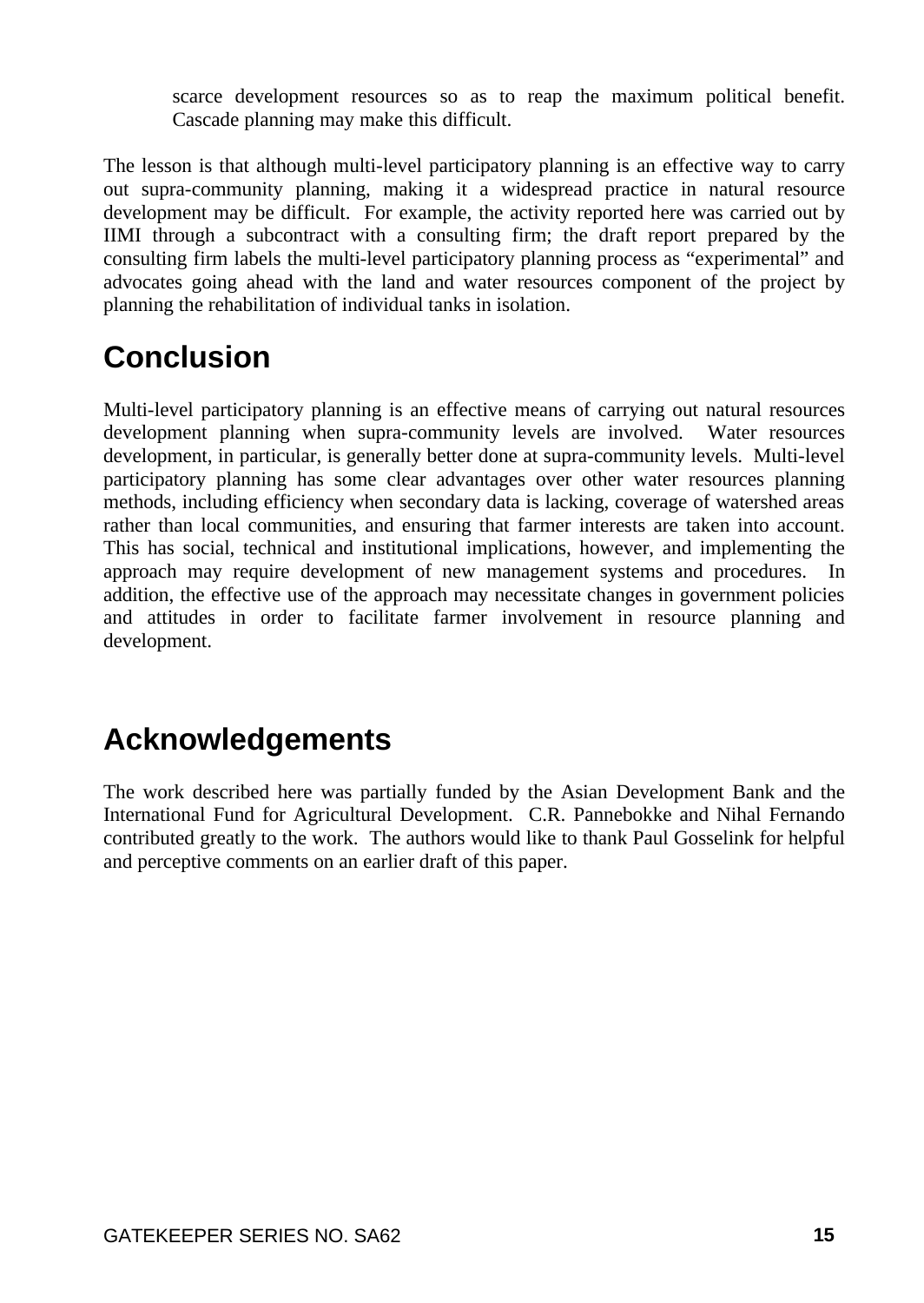## **References**

Abeyratne, S. 1990. *Rehabilitation of Small-Scale Irrigation Systems in Sri Lanka: State Policy and Practice in Two Systems.* International Irrigation Management Institute, Colombo, Sri Lanka.

Brohier, R L. 1934. *Ancient Irrigation Works in Ceylon.* Ceylon Government Press, Colombo, Sri Lanka.

Chambers, R. 1994a. Participatory Rural Appraisal (PRA): analysis of experience. *World Development*, 22 (9): 1253-1268.

Chambers, R. 1994b. Participatory Rural Appraisal (PRA): challenges, potentials and paradigms. World Development, 22 (10): 1437-1454.

Dayaratne, M.H.S. 1991. *A Review of Alternative Strategies for Improving Farmer-Managed Irrigation Systems in Sri Lanka.* International Irrigation Management Institute, Colombo, Sri Lanka.

Devavaram, J., Nalini, Vimalnathan, J., Sukkar, A., Krishnan, Mayandi, A.P. and Karunanidhi. 1991. PRA for rural resource management. *RRA Notes 13. Participatory Rural Appraisal: Proceedings of the February 1991 Bangalore PRA Trainers' Workshop.* International Institute for Environment and Development, London.

Itakura, J., and Abernethy, C.L. 1993. Water management in a tank cascade irrigation system in Sri Lanka. *Working Paper* 24 International Irrigation Management Institute, Colombo, Sri Lanka.

Madduma-Bandara, C.M. 1985. Catchment ecosystems and village tank cascades in the Dry Zone of Sri Lanka: a time-tested system of land and water resource management. In: Lundqvist, J., Lohm, U. and Falkenmark, M. (Eds). *Strategies for River Basin Management: Environmental Integration of Land and Water in a River Basin.* D. Reidel Publishing Co, Dordrecht, The Netherlands.

Sakthivadivel, R., Fernando, N., Pannebokke, C.R. and Wijayaratna, C.M. 1996. *Nature of Small Tank Cascade Systems and a Framework for Rehabilitation of Tanks Within Them.* International Irrigation Management Institute, Colombo, Sri Lanka.

Scoones, I. and Thompson, J. 1994. Knowledge, Power and Agriculture: Towards a Theoretical Understanding. In: Scoones, I. and Thompson, J. (Eds). *Beyond Farmer First: Rural People's Knowledge, Agricultural Research and Extension Practice.* Intermediate Technology Publications Ltd. and International Institute for Environment and Development, London.

Scudder, T. 1995. Constraints to the development of settler incomes and production oriented participatory organizations in large-scale government sponsored projects: the Mahaweli case. In: Muller, H.P. and Hettige, S.T. (Eds). *The Blurring of a Vision - The*